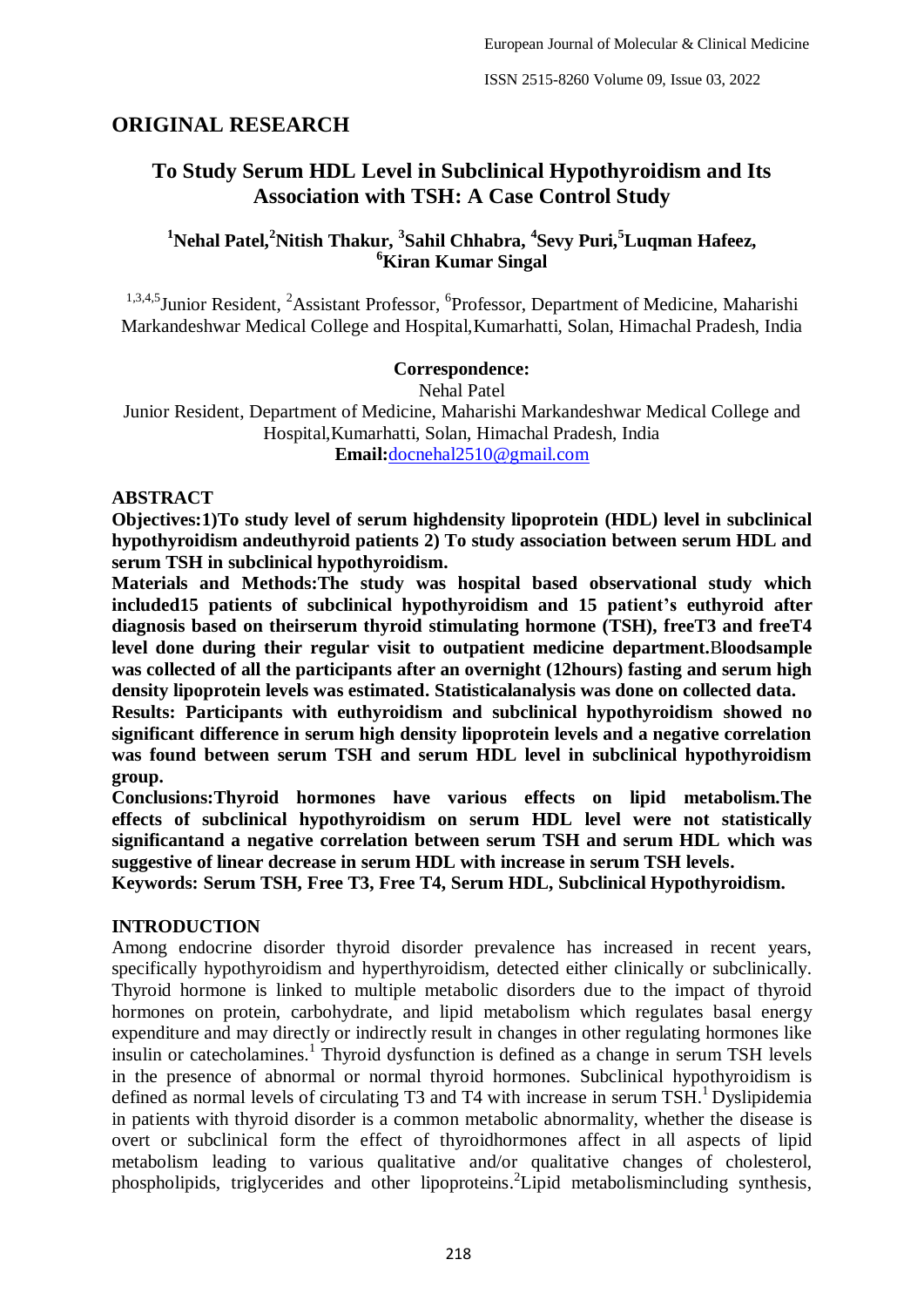ISSN 2515-8260 Volume 09, Issue 03, 2022

mobilization, and degradation all aspects is influenced by thyroid hormone. Dyslipidemia consisting of high levels of total cholesterol and LDL cholesterol is a common finding in clinicalhypothyroidism patients.<sup>2,3</sup>Thyroid hormones affect hepatic lipase activity and cholesteryl ester transfer protein, which are decreased in hypothyroidism and increased in hyperthyroidism, with consequent changes not only in total high-density lipoprotein (HDL) but also in HDL subfraction levels.<sup>4</sup> By binding to the thyroid hormone receptor, thyroid hormone through a competitive action inhibit the liver X-receptor-mediated ATP-binding cassette transporter A1 gene expression, and result in decrease level of HDL in hyperthyroidism patients and increase level of HDL in hypothyroidism patients.<sup>5,6</sup>In many studies it is established thatsubclinical hypothyroidism is a risk factor for hypercoagulable state, insulin resistance, low grade inflammation and altered lipid metabolism.<sup>7</sup>In hypothyroidism, decrease in thyroid hormone level results in decrease of bile acid flow which further increases intrahepatic cholesterol despite the decrease hepatic uptake of cholesterol from circulation.<sup>8</sup>In parallel decrease hepatic uptake of LDL by LDL receptor and lowering of cholesterol excretion. The result appears to be decrease in cholesterol catabolism and excretion which lead to secondary dyslipidemia in hypothyroidism patients.<sup>9</sup>It is difficult to differentiate whether patient is having mild thyroid failure or transient thyroid gland function disturbances. In autoimmune thyroiditis and subacute thyroiditis transient hypothyroid stateis followed by euthyroid state in these patients evidence has shown on long term follow up development of permanent hypothyroidism. Persistent subclinical hypothyroidism diagnosis can be verified after 6-12 months on reevaluating TSH concentration.<sup>1</sup>

## **MATERIALS AND METHODS**

The present study was a single centre, prospective, observational, hospital-based study which was conducted on patients including 15 patients of euthyroidism and 15 patients of subclinical hypothyroidism from outpatients of medicine department at MMMC&H Kumarhatti, Solan. Patients aged 18 to 65 years, without known thyroid dysfunction, not on any treatment altering thyroid level were included in the study during their routine clinical visit after diagnosis by measuring free T3, free T4 and TSH level with the help of the Siemens ADVIA Centaur XP immunoassay system, using the Chemiluminescence immunoassay (CLIA) method.

FreeT3 (0.92-11.25 pg/ml)

Free T4 (0.89-1.76 ng/dl) and

TSH level(0.4-4.2μIU/ml) (Reference ranges taken from institutional reference range)

Euthyroid if thyroid hormone levels fall within reference range and Subclinical hypothyroidism will be considered if TSH >4.2 μIU/ml and free T3 and free T4 within reference range.

In all 30 patients early morning fasting (12 hours) blood samples was collected and was analyzed for serum HDL level by standard enzymatic methods.

#### **INCLUSION CRITERIA**

Patients aged 18-65 years Not a known case of thyroid dysfunction or not on any treatment altering thyroid level

#### **EXCLUSION CRITERIA**

Patients on antithyroid drugs or radioiodine treatment.

Patient with a known history of dyslipidemia on medication.

Patients with a H/O jejunoileal bypass, biliopancreatic diversion, extensive small bowel resection, total parenteral nutrition

Patient on weight loss therapy or steatogenic drugs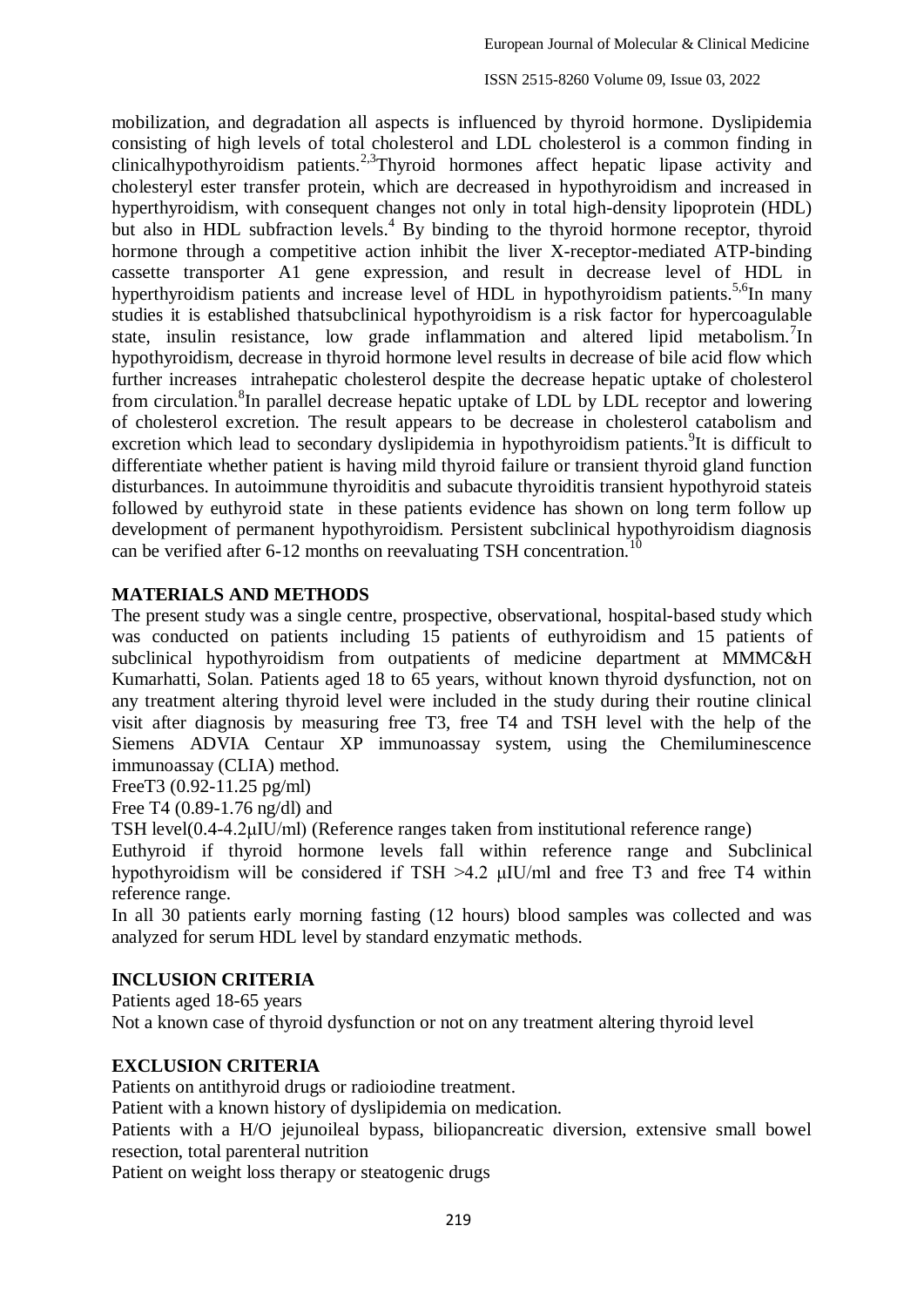ISSN 2515-8260 Volume 09, Issue 03, 2022

Known HIV- positive case

### **STATISTICAL ANALYSIS**

The data was analysed using Microsoft Excel and SPSS and pvalue was calculated and Pearson's correlation was calculated.

| <b>Parameters</b>           | Euthyroid $(n=15)$<br><b>Mean</b> ±SD | Subclinical Hypothyroidism (n=15)<br><b>Mean</b> ±SD |  |  |
|-----------------------------|---------------------------------------|------------------------------------------------------|--|--|
| Age(years)                  | $49 \pm 10.7$                         | $44 \pm 11.4$                                        |  |  |
| <b>Gender</b>               | Male-4                                | Male-3                                               |  |  |
|                             | Female-11                             | Female-12                                            |  |  |
| $\text{BMI}(\text{kg/m}^2)$ | $20.13 \pm 3.8$                       | $28.12 \pm 4.26$                                     |  |  |
| Free $T3(pg/ml)$            | $2.09 \pm 1.1$                        | $2.72 \pm 2$                                         |  |  |
| Free T4(ng/dl)              | $1.6 \pm 1.1$                         | $1.67 \pm 1.6$                                       |  |  |
| $S. TSH(\mu IU/ml)$         | $2.43 \pm 1.3$                        | $7.9 \pm 2.8$                                        |  |  |
| S. HDL(mg/dl)               | $38.8 + 4.8$                          | $37.8 \pm 4.8$                                       |  |  |

#### **Table 1: Base line characteristic and biochemical parameters of study groups**

| Table 2: Comparison of serum HDL and serum TSH level in euthyroid and subclinical |  |  |  |  |
|-----------------------------------------------------------------------------------|--|--|--|--|
| hypothyroid patients                                                              |  |  |  |  |

|                        | Euthyroid      | Subclinical hypothyroidism | P-value |
|------------------------|----------------|----------------------------|---------|
| S. HDL (Mean $\pm$ SD) | $38.8 \pm 4.8$ | $37.8 + 4.8$               | 0.25    |
| $S.TSH (Mean \pm SD)$  | $2.43 \pm 1.3$ | $7.9 \pm 2.8$              | 0.0001  |

P value  $\leq 0.05$  is significant

#### **Table 3: Correlation of serum HDL and serum TSH in subclinical hypothyroidism patients**

| No. of patients   Serum HDL   Serum TSH   r value   Correlation |              |               |          |          |
|-----------------------------------------------------------------|--------------|---------------|----------|----------|
|                                                                 | $37.8 + 4.8$ | $7.9 \pm 2.8$ | $-0.211$ | Negative |

## **RESULTS**

In our study mean age of patients in euthyroid group was 49±10.7years and in subclinical hypothyroidism group was 44±11.4 years.A female has higher prevalence of thyroid dysfunction in subclinical hypothyroidism group 12 female patients and 3 male patients.Mean BMI in euthyroid group was  $20.13\pm3.8$ kg/m<sup>2</sup> and in subclinical hypothyroidism was 28.12 $\pm$ 4.26 kg/m<sup>2</sup>. In present study free T3 level in euthyroid patients was 2.09 $\pm$ 1.1pg/ml and in subclinical hypothyroidism group was 2.72±2pg/ml. Mean free T4 level in euthyroid patients was  $1.6\pm1.1$ ng/dl and in subclinical hypothyroidism patients was  $1.67\pm1.6$ ng/dl.

Serum TSH level in euthyroid patients was 2.43±1.32μIU/ml and in subclinical hypothyroidism patients was 7.9±2.82 μIU/ml. In our study mean serum HDL in euthyroid group was 38.8±4.8mg/dl and in subclinical hypothyroidism was 37.8±4.8 mg/dl (P value is 0.25) i.e. not statistically significant.The spearman's correlation coefficient was used for relationship between serum TSH and serum HDL level in subclinical hypothyroidism group. Serum TSH levels were negatively correlated with  $HDL(r=-0.211)$  in subclinical hypothyroidism which was suggestive that there was linear increase in TSH level with decrease in HDL level .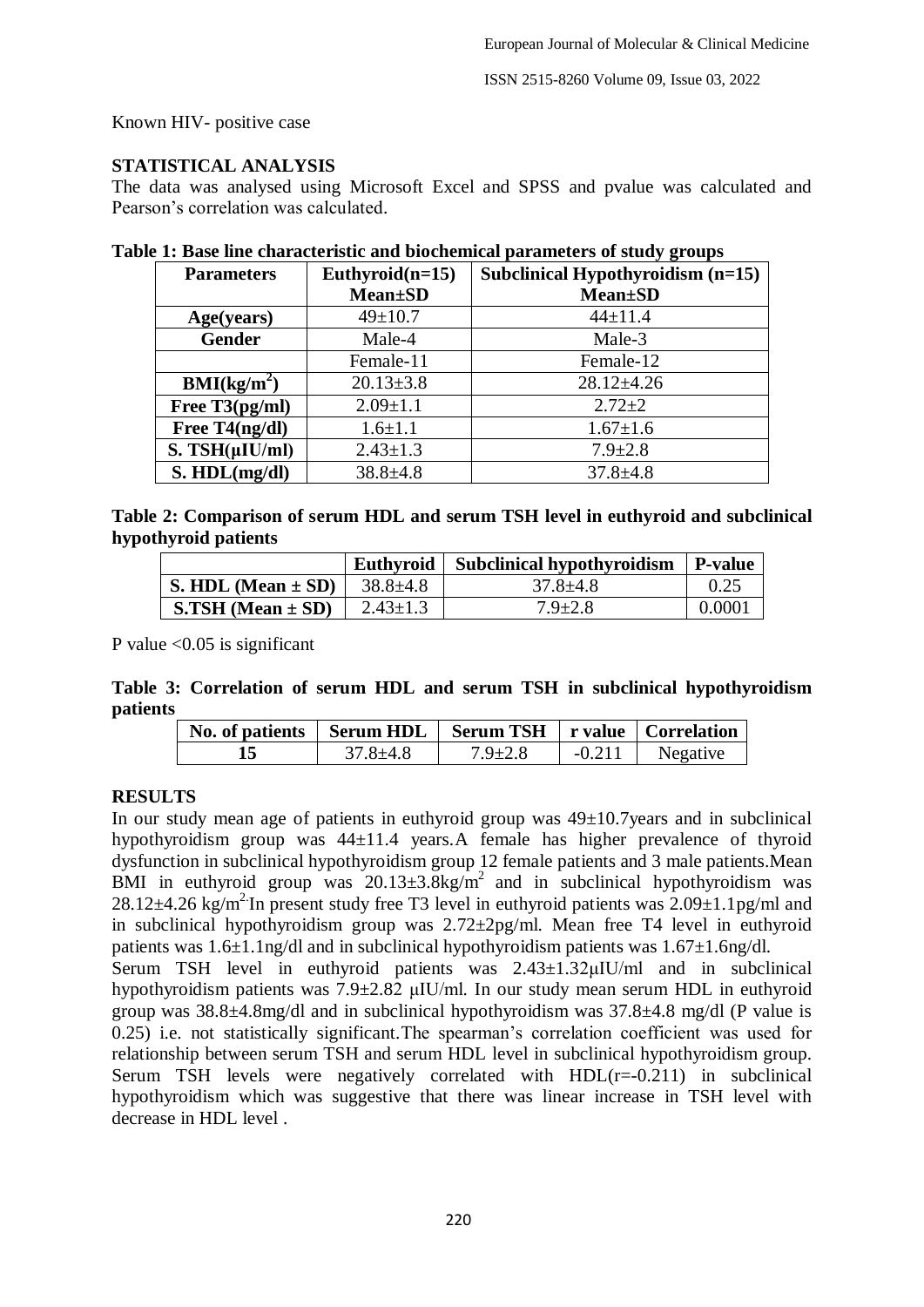#### **DISCUSSION**

The current study was undertaken at MMU, Solan in which serum HDL level was done in 15 euthyroid patients and 15 subclinical hypothyroid patients on routine clinical visit to outpatient department of medicine. The mean serum HDL cholesterol was not significantly decreased in subclinical hypothyroidism compared to the euthyroidism(*P*=0.25). The mean serum HDL level was38.8 $\pm$ 4.8mg/dl in euthyroid group and in subclinical hypothyroidism was 37.8±4.8mg/dl. Althaus BU et al. in his study found that evaluate the lipid profiles in patients with subclinical ( $n = 52$ ) and overt hypothyroidism ( $n = 18$ ) in comparison to normal controls (28 and 18, respectively). In subclinical hypothyroidism there was decrease in HDL and increased LDL concentration. Total cholesterol and triglyceride concentrations were unaltered.<sup>11</sup>Huesten WJ et al. in the study found that participants fulfilling criteria meeting for subclinical hypothyroidism had increasedmean cholesterol levels (226 vs 217 mg/dL, $P =$ .003) and increased cholesterol levels  $(74.2\% \text{ vs } 63.9\% , P = 0.02)$  than the euthyroid group,

but there were no significant differences in high-density lipoprotein (HDL) levels or lowdensity lipoprotein (LDL) . When adjusted for confounding variables and the useof lipidlowering drugs, however, subclinical hypothyroidism was not related toelevations in cholesterol levels, LDL levels, or triglyceride levels or to a low HDLlevel.<sup>12</sup> Rastgooye Haghi A et al. in his study which included 53 patients with subclinical hypothyroidism and 53 euthyroid cases found that Participants with subclinical hypothyroidism had significantly higher LDL and lower HDLlevels than the control group regardless of age group and gender (P-value <0.001),but there was no difference in triglycerides and total cholesterol levels (Pvalue <0.05). Theprevalence of dyslipidemia and subclinical hypothyroidism was only significant in females.<sup>13</sup> In our study also similar results was found there was higher prevalence of subclinical hypothyroidism in females. Kosuke Inoue et al. in his studyfound association between higher TSH levels and increased risk ofall-cause mortality. Cardiovasculardisease mediated 14.3% and 5.9% of the association of subclinicalhypothyroidism and high-normal TSHconcentrations with all-cause mortality,respectively in which median duration of follow-up for mortality ascertainment was 7.3 (interquartile range, 5.4–8.3) years, during which 435 deaths from all causes were identified.<sup>14</sup>In our study when correlation coefficient was calculated between serum HDL and serum TSH the linear correlation was -0.21 which showed that with increase in serum TSH level there was linear decrease in serum HDL.Bjorn O A Svold et al. found that within the reference range of TSH, there was a linear and significant increase in total serum cholesterol, LDL cholesterol, non-HDL cholesterol and triglycerides, and a linear decrease in HDL cholesterol with increasing TSH.<sup>15</sup>

#### **CONCLUSION**

Thyroid hormones have various effects on lipid metabolism. The effects of subclinical hypothyroidism on serum HDL level were not statistically significant and a negative correlation between serum TSH and serum HDL was found.

#### **REFERENCES**

- 1. Maiti S, Das KL. Assessment of thyroid profile in metabolic syndrome patients: an OPD based observational case-control study in a tertiary hospital of Bhubaneswar, Odisha. Int J Clin Biochem Res. 2015;2(2):110-9.
- 2. B. Kim. Thyroid hormone as a determinant of energy expenditure and the basal metabolic rate. Thyroid 2008; 18(2): 141–4.